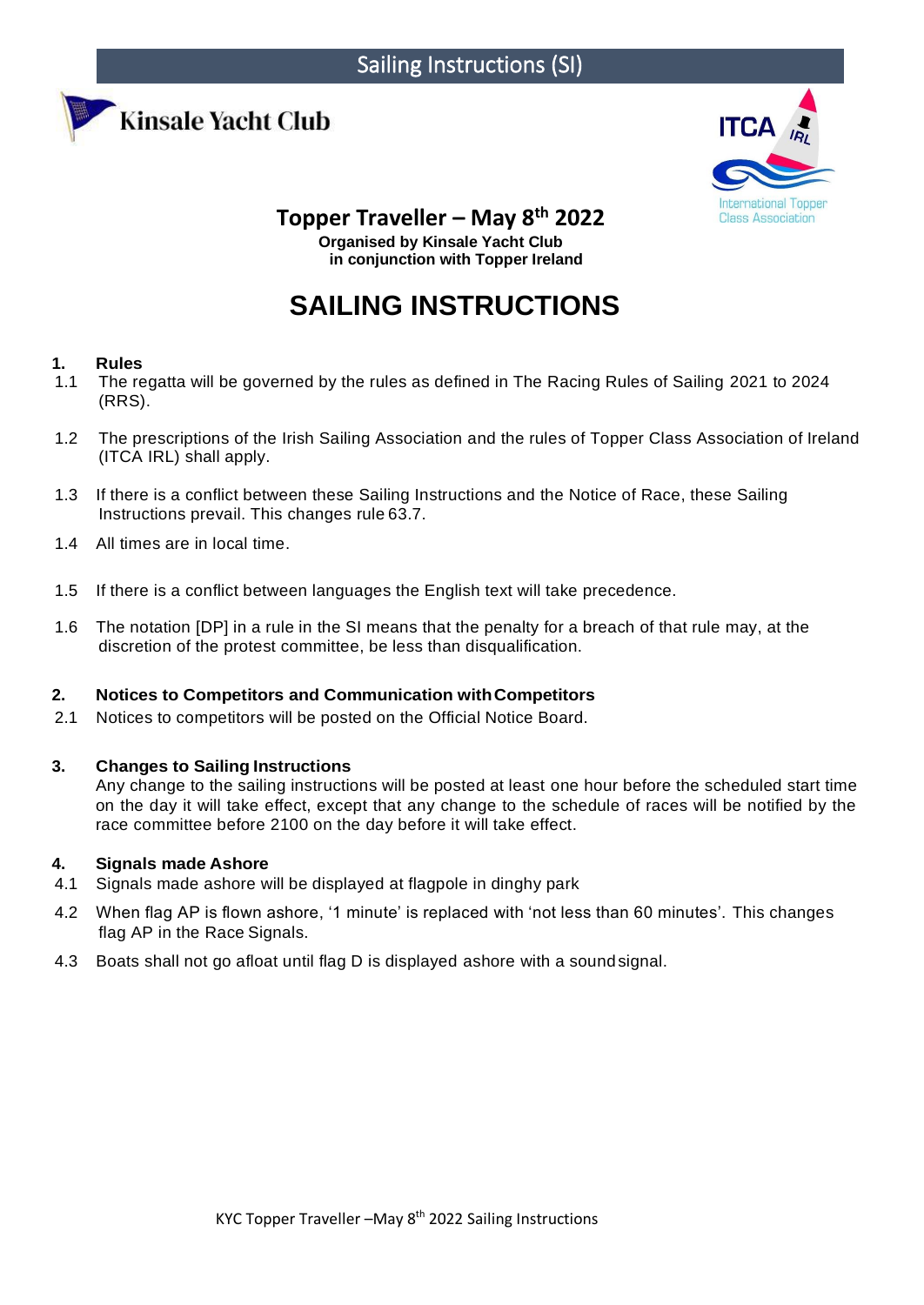# **5. Schedule of Races**

| Saturday 7 <sup>th</sup> May 2022 | 17:00-18:30 | <b>REGISTRATION OPEN</b>                         |
|-----------------------------------|-------------|--------------------------------------------------|
| Sunday 8 <sup>th</sup> May 2022   | 09:00-10:00 | <b>REGISTRATION OPEN</b>                         |
|                                   | 10:15       | <b>COMPETITOR BRIEFING</b>                       |
|                                   | 11:15       | <b>FIRST GUN</b>                                 |
|                                   | 15:00       | No warning signal may be made<br>after this time |
|                                   | 17:00       | PRIZE GIVING (APPROX)                            |

- 5.1 Boats sailing with the 4.2m2 sail shall, while racing, display a coloured streamer as supplied by the race office, from the masthead.
- 5.2 No warning signal will be made after 15:00hrs.
- 5.3 To alert boats that a race or a sequence of races will begin soon, an orange flag will be displayed with one sound at least five minutes before a warning signal is displayed.

# **6. Flags used for warning signals and other signals**

The class flag for the 5.3m<sup>2</sup> Full rig fleet will be Flag T & the class flag for '4.2m<sup>2</sup>' fleet will be numeral pennant 6.

# **7. Racing Area**

The racing area will be either an area South of Kinsale Harbour mouth close to Bulman Buoy (Race area 2) or within Kinsale outer harbour west of Charles Fort (Race area 1). The exact race area will be announced at briefing before racing. See Appendix 1.

# **8. The Courses**

- 8.1 All races will be sailed on the same course area. Appendix 2 shows the course diagram for each fleet.
- 8.2 Marks will be orange tetrahedral marks
- 8.3 The target time for the first boat is 35 to 40 minutes\*\*, but a shorter or longer time (whether or not the course is shortened) will not be grounds for redress. This changes rules 60.1(b) and 62.1(a). (\*\*This target time may be reduced to 30 minutes in the case of adverse weather conditions)

# **9. The Starting Line, Recalled Black Flag Starts and U FlagStarts**

- 9.1 The start line will be between the red and white pole on a committee vessel and an outer distance mark with an orange flag on top
- 9.2 The port end rib is not considered a mark of the course.
- 9.3 Boats whose warning signal has not been made shall avoid the starting area during the starting sequence for other fleets.
- 9.4 A boat starting later than four minutes after her starting signal will be scored Did Not Start (DNS) without a hearing. This changes rules A4 and A5.
- 9.5 If a start under rule 30.3, Black Flag Rule is recalled, the sail numbers of the boats identified in the triangle will be displayed on a board at the stern of the race committee signal vessel for a minimum time of 3 minutes. A repeated sound signal will be made as the numbers are displayed. This changes rule 30.3. Any boat so notified that she has been disqualified shall not sail in any restart or re -sail of that race.
- 9.6 The race officer may decide that the 4.2 fleet will start at the same time as the 5.3 fleet. If this is the case, competitors will be informed at the briefing and a notice placed on the event notice board. This system will be in place for the duration of the event.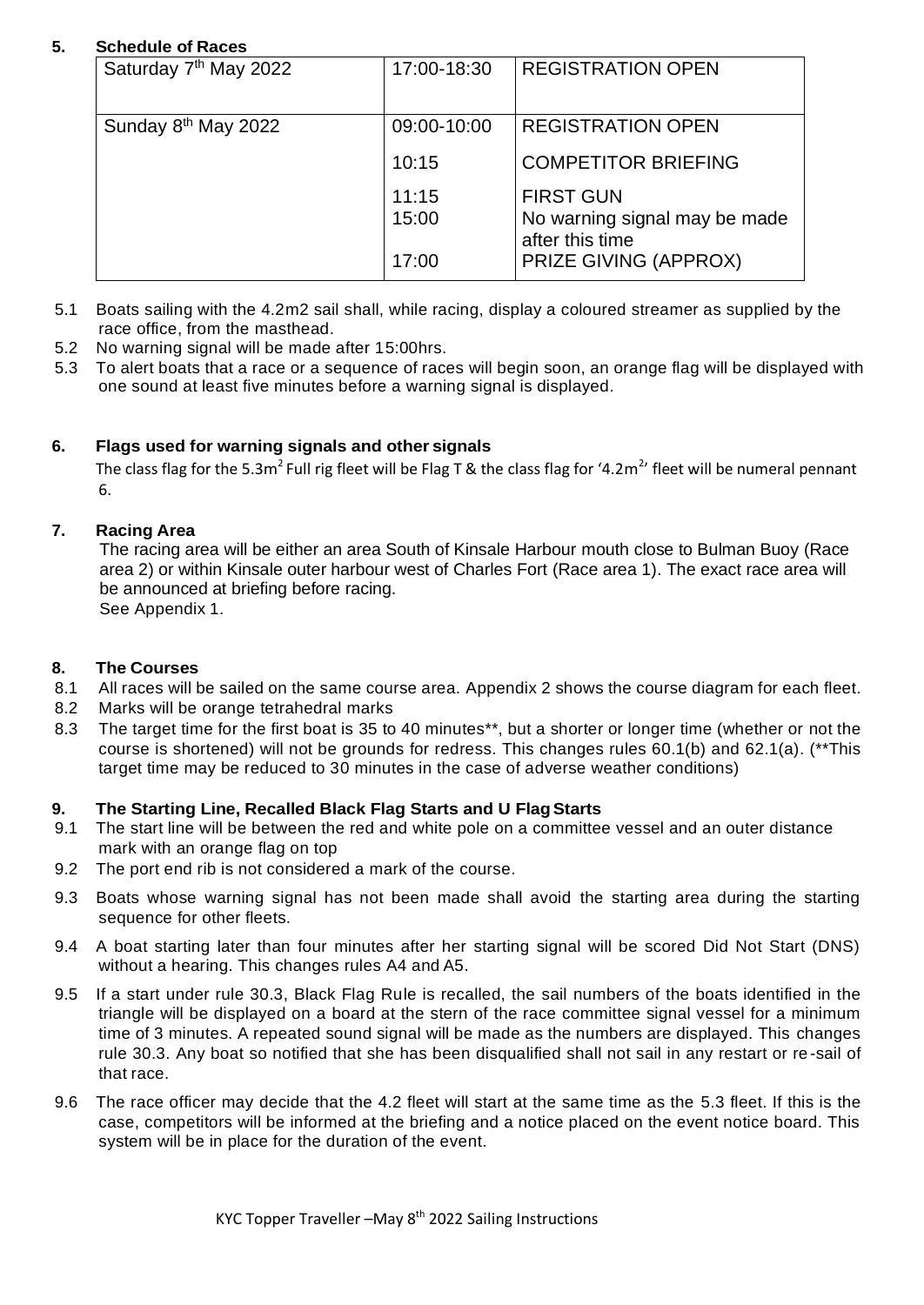# **10. Change of the Next Leg of the Course**

- 10.1 To change the next leg of the course, the race committee will move the original mark (or the finishing line) to a new position. The change will be signaled before the leading boat has begun the leg, although the mark may not yet be in the new position. Any mark to be rounded after rounding the moved mark may be relocated without further signaling to maintain the correct course configuration.
- 10.2 Except at a gate, boats shall pass between the race committee vessel signaling the change of the next leg and the nearby mark, leaving the mark to port and the race committee vessel to starboard. This changes RRS 28.

#### **11. The Finish**

- 11.1 The finishing line will be between the mast displaying a blue flag on a committee vessel and a Blue or Red round buoy at the outer end
- 11.2 In addition to rule 32, the race committee may also award a finishing score to a boat is still racing by displaying to her from a committee vessel (which may be in motion) flag W with one sound signal. A boat so notified is no longer required to sail the course, shall stop racing and shall return to the starting area, or return ashore if there is no more racing. A finishing score under this sailing instruction will be the score she would have received had she sailed the course and finished within any time limit, without gaining or losing any place. However, when two or more boats that are overlapped are notified, they will be scored as if they were tied. The decision by the race committee to use this procedure or not to use it shall not be grounds for requesting redress. This changes rules 60.1(b) and 62.1(a).
- 11.3 After finishing and clearing the finishing line, boats shall keep clear of the finishing area and of all boats not yet finished.

#### **12. Penalty System**

12.1 Appendix P shall apply.

12.2 Rule P2.3 shall not apply and rule P2.2. is changed to that it will apply to all penalties after the first one.

#### **13. Outside Help**

Rule 41 is changed to allow help from a race committee vessel to recover after a capsize or to return the competitor to the boat.

#### **14. Time Limits**

- 14.1 If no boat has passed Mark 1 within 30 minutes of the start the race will be abandoned.
- 14.2 If no boat finishes within 90 minutes, the race may be abandoned.
- 14.3 Abandonment under SI 14.1 or 14.2 will not be grounds for redress. This changes rules 60.1(b) and 62.1(a).

#### **15. Declarations**

A boat that retires before finishing or takes a one-turn penalty or a two-turn penalty under rule 44.2 shall record the details on the Declaration Form before the end of protest time. Declarations may be made near the tally board.

#### **16. Protests and Requests for Redress**

- 16.1 Protests forms are available at the race office. Protests and requests for redress shall be delivered to the race office within the time limit.
- 16.2 For each class, the protest time limit is 30 minutes after the last boat has come ashore after the last race of the day. The same time limit applies to protests by the race committee and protest committee about incidents they observe in the racing area and to requests for redress.
- 16.3 A notice will be posted no later than 30 minutes after the protest time limit to inform competitors of hearings in which they are parties or named as witnesses. This is also the notification required by rules 61.1(b) and 63.2. Hearings may begin without a notice and within protest time when the parties are available.
- 16.4 On the last scheduled day of racing, a request for re-opening a hearing shall be delivered: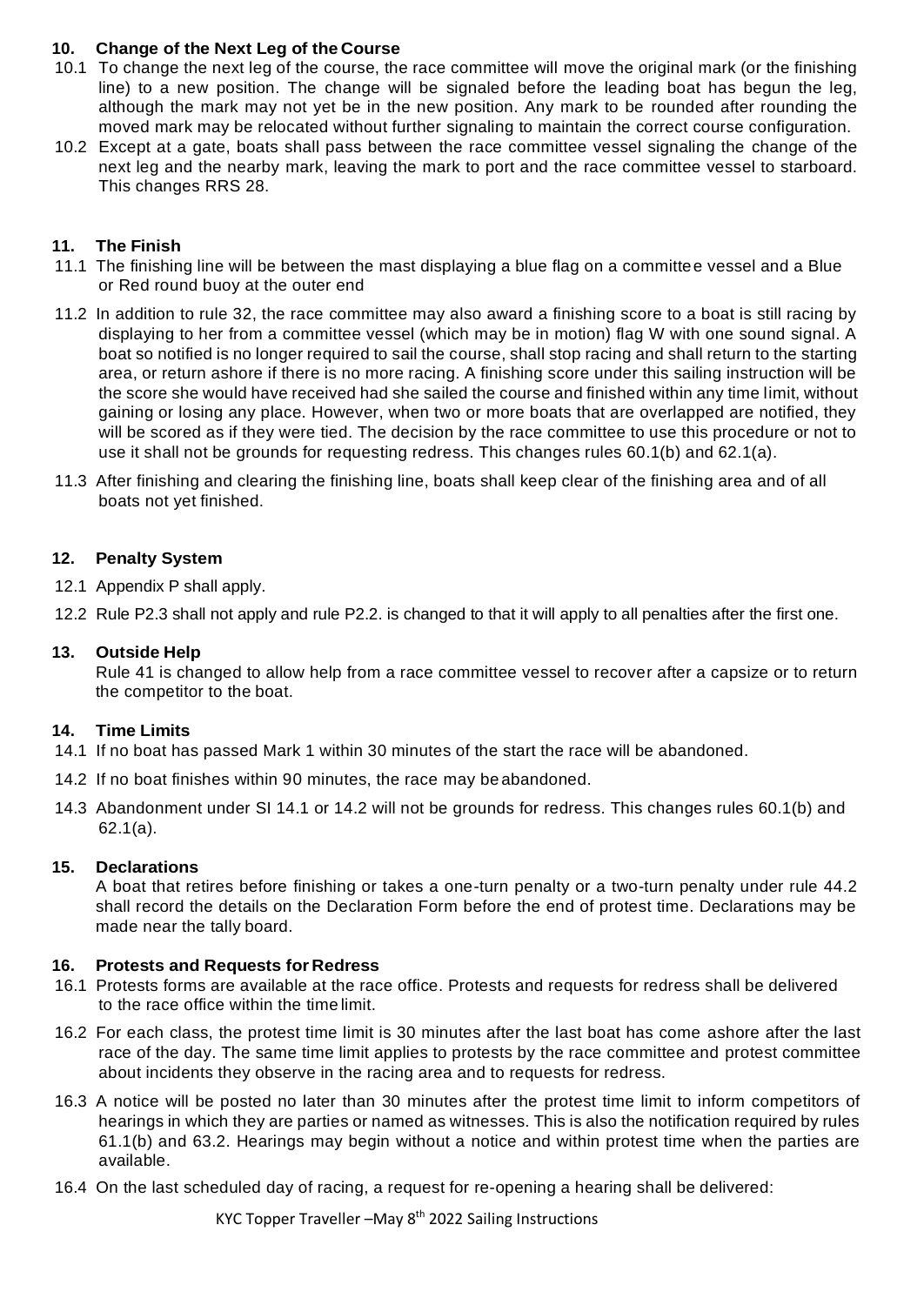(a) no later than 15 minutes after the party requesting re-opening was informed of the decision on that day.

This changes rule 66.

# **17. Scoring**

- 17.1 The event will be scored by Appendix A, low point system.
- 17.2 The first sentence of rule A4.2 is deleted and replaced with:
- 17.3 All other boats, including a boat that did not start, a boat that finishes and thereafter retires or is disqualified, shall be scored points equal to one more than the number of boats entered in their respective fleet.
- 17.4 A minimum of one race is required to constitute any championship.
- 17.5 When fewer than four races have been completed, a boat's series score will be the total of her race scores. When four races have been completed a boat's series score will be the total of her race scores excluding her worst score.

# **18. Safety**

- 18.1 Competitors shall wear personal flotation devices at least CE50 Newtons or equivalent at all times when afloat except when adjusting clothing. This changes rule 40. Wet suits and dry suits are not adequate personal buoyancy. Flag Y will not be displayed.
- 18.2 A boat shall comply with an instruction from the organizing authority, the race committee, a patrol boat of the race committee or an equipment inspector that she shall not go afloat or shall return ashore or shall take some other action. The instruction will not be grounds for requesting redress. This changes rules 60.1(b) and 62.1(a).
- 18.3 A patrol boat in close attendance to a competitor in difficulty is an obstruction.
- 18.4 A boat that retires from a race shall notify the Race Committee or the Race Office as soon as possible.

#### **19. Tallies**

All competitors shall tally out before launching, and tally in after returning ashore.

#### **20. Inspection**

Boats must comply with current class regulations; inspections may take place.

#### **21. Waste**

Trash may be placed aboard support and race committee boats.

#### **22. Radio Communication**

A boat shall neither make radio transmissions while racing nor receive radio communications not available to all boats. This restriction also applies to mobile telephones.

# **23. Support Boats**

*\*\*\*Support boats (including coach boats) shall comply with the Appendix of the Safety Plan, extracted and provided at registration.*

*Specific "call-outs" are :*

- 23.1 Unless a boat is in danger, no other vessel associated with a boat or competitor shall enter the racing area from the time of the preparatory signal for the first start until all boats have finished or retired or the race committee signals a postponement, general recall or abandonment.
- 23.2 Except when helping a boat or competitor in danger, a support boat shall not: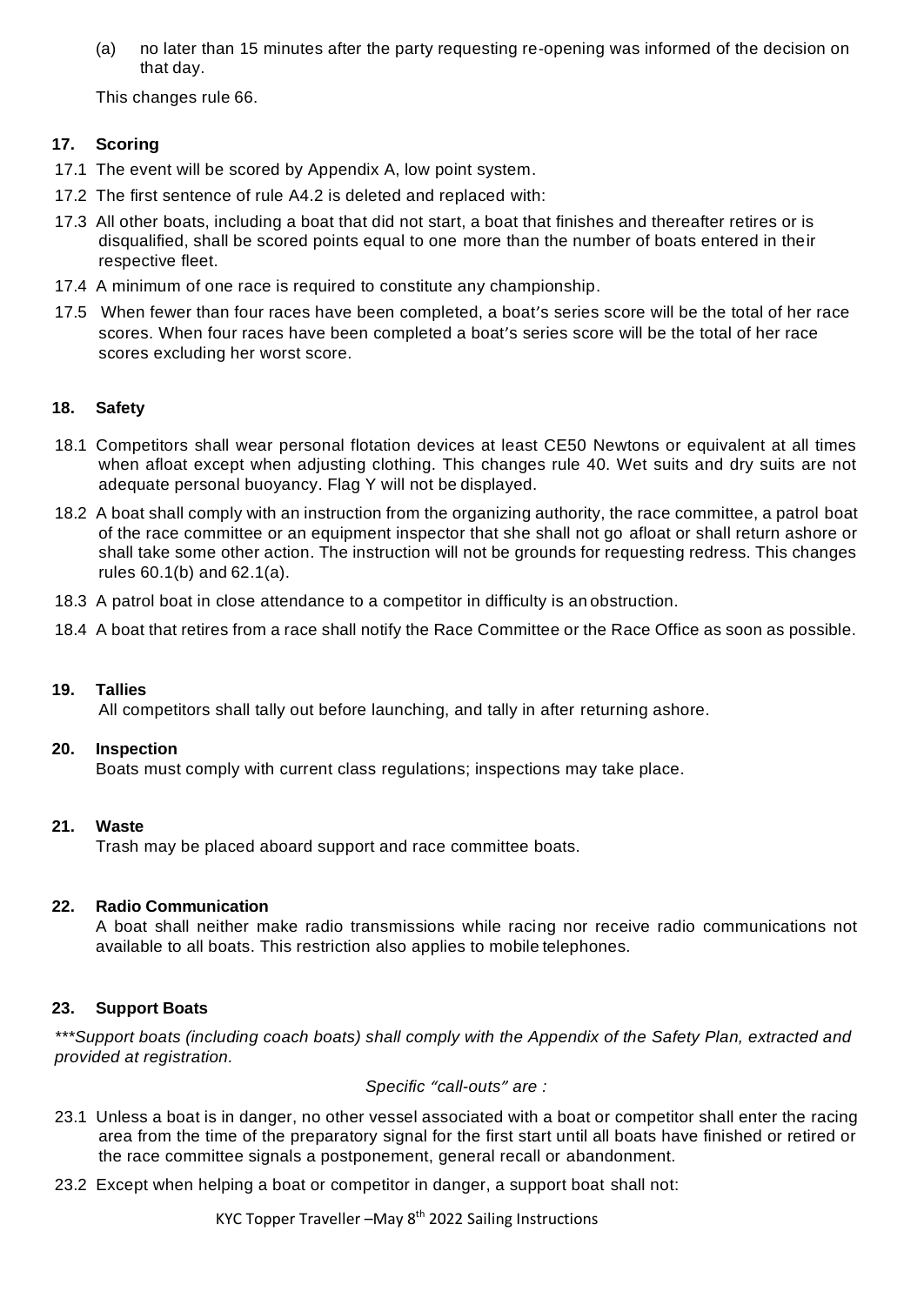- (a) Communicate with a competitor from the time of the preparatory signal for the first start of a race until the competitor boat has finished or retired or the race committee signals a postponement, general recall or abandonment.
- (b) come within 100 meters to leeward of the starting line during starts, within 50 meters of any course mark or of a boat that is racing, or within any other area designated by the race committee.
- (c) Make excessive wash.
- 23.3 A registration process will be in place for all Support Boats. On registration Support Boats will be requested to declare their availability to support safety activities as directed by the `safety Officer, in the event of deteriorating circumstances.
- 23.4 At registration Support Boats shall provide contact details.
- 23.5 Support Boats shall have operating VHF radios and maintain a watch on the dedicated working channel in the event that they are called by the Safety Officer to assist in the event of an emergency .
- 23.6 Support boats shall comply with race committee safety instructions.

#### **24. Prizes**

Prizes shall be awarded in line with the notice of race

#### **25. Risk Statement**

- 25.1 Rule 4 of the Racing Rules of Sailing states: "The responsibility for a boat's decision to participate in a race or to continue racing is hers alone." The organizing authority will not accept any liability or material damage, or personal injury or death sustained in conjunction with or prior to, during, or after the regatta.
- 25.2 Sailing is by its nature an unpredictable sport and therefore inherently involves an element of risk. By taking part in the event, each competitor agrees and acknowledges that:
	- (d) They are aware of the inherent element of risk involved in the sport and accept responsibility for the exposure of themselves, their crew and their boat to such inherent risk whilst taking part in the event;
	- (e) They are responsible for the safety of themselves, their crew, their boat and their other property whether afloat or ashore;
	- (f) They accept responsibility for any injury, damage or loss to the extent caused by their own actions or omissions;
	- (g) Their boat is in good order, equipped to sail in the event and they are fit to participate;
	- (h) The provision of a race management team, patrol boats and other officials and volunteers by the event organiser does not relieve them of their own responsibilities;
	- (i) The provision of patrol boat cover is limited to such assistance, particularly in extreme weather conditions, as can be practically provided in the circumstances;

#### **26. Insurance**

It is the duty of each boat owner to have his boat adequately insured against any risk, including civil responsibility to third parties and to ensure that such insurance remains valid for the entirety of the event.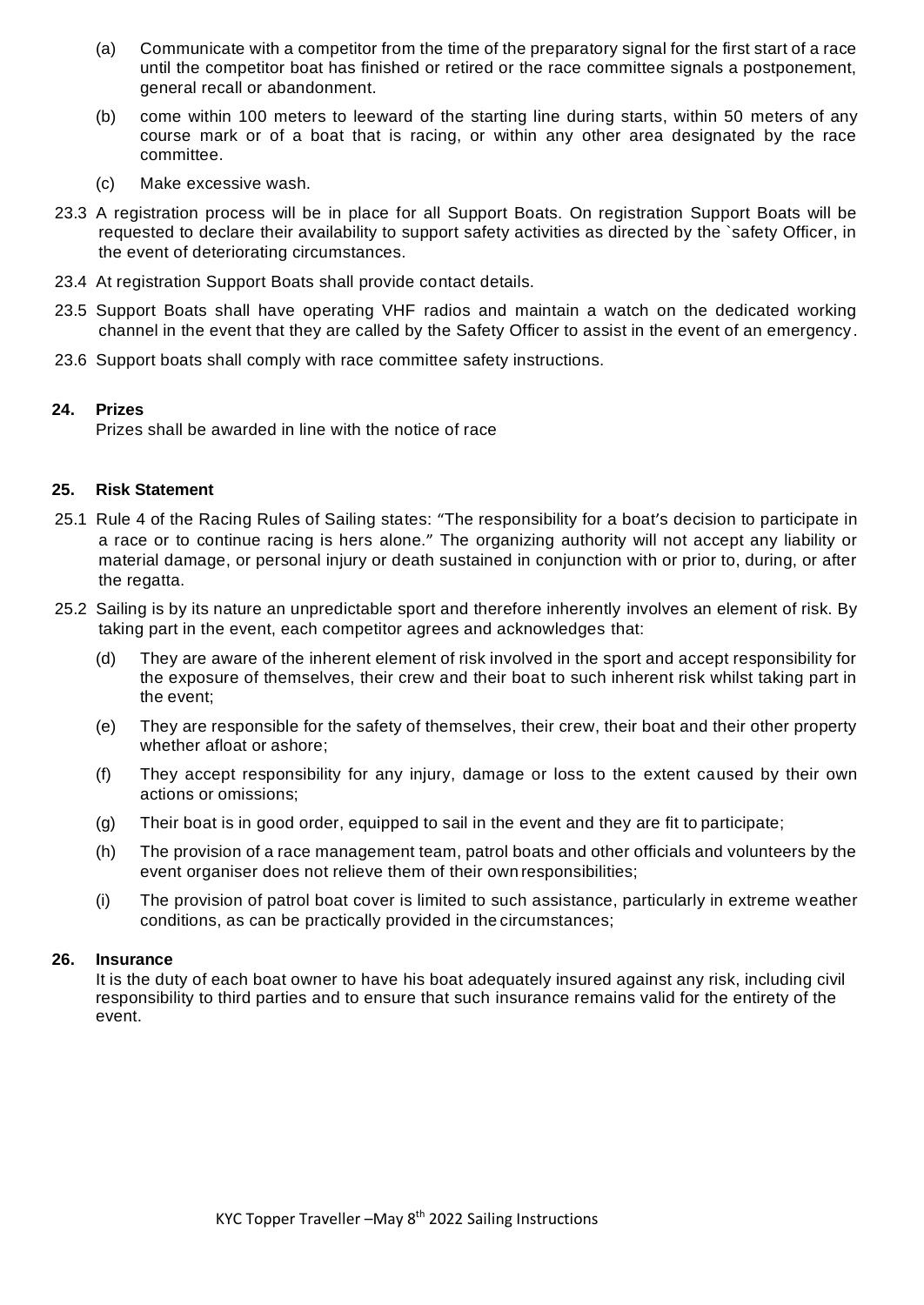# **Appendix 1 RACE AREA**

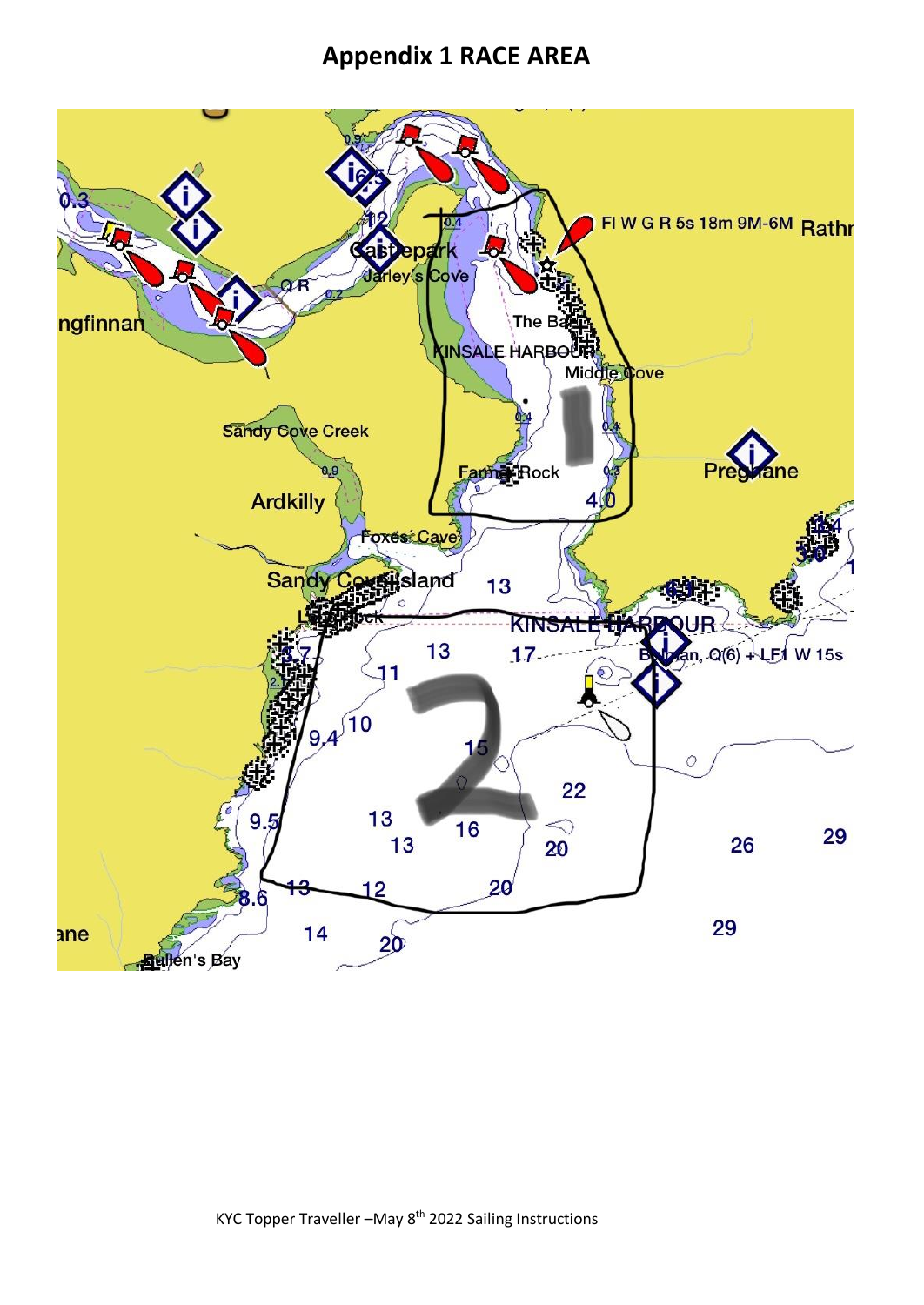# **4.2m<sup>2</sup>Course**



KYC Topper Traveller -May 8<sup>th</sup> 2022 Sailing Instructions